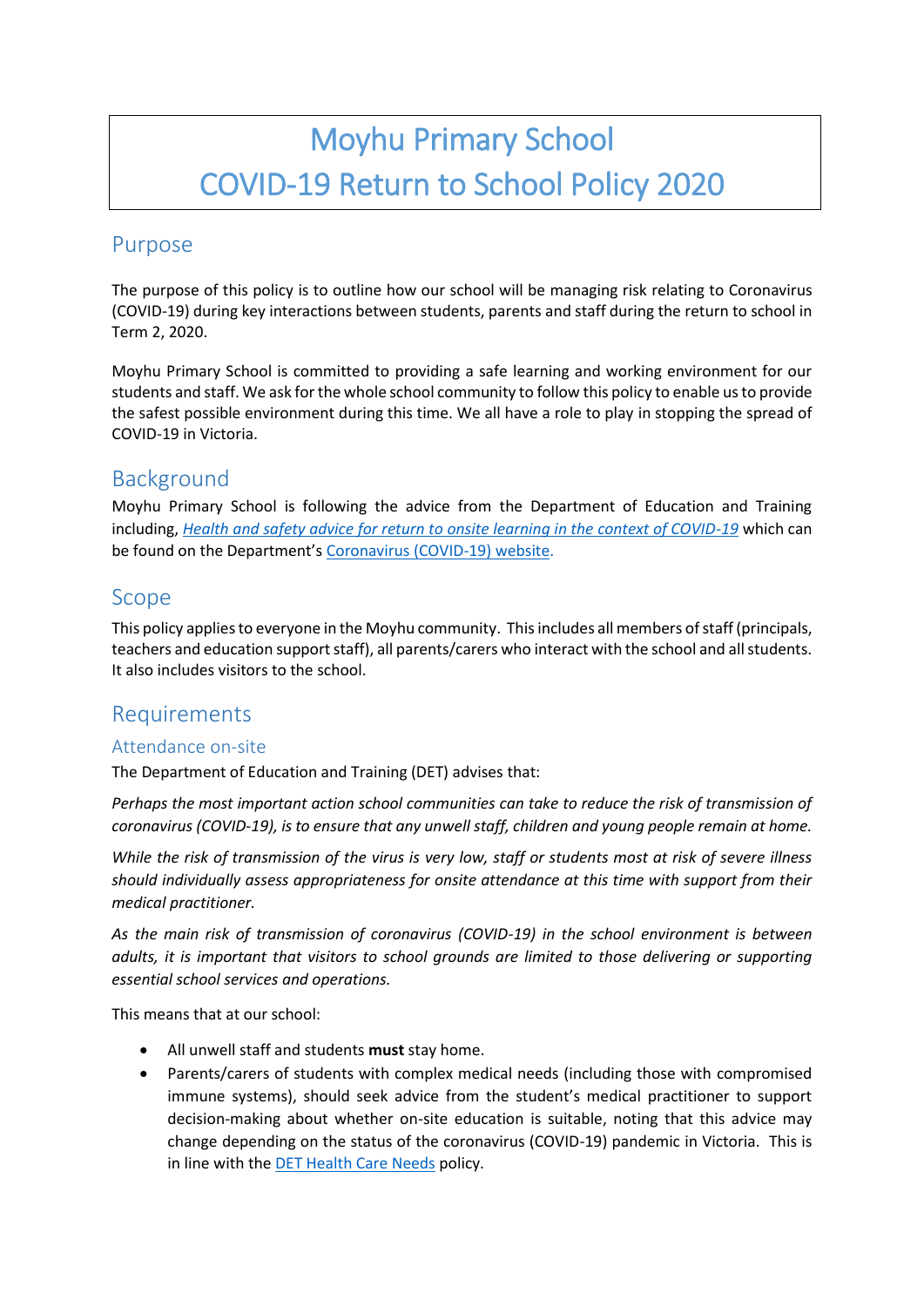- Visitors to school grounds will be limited to those delivering or supporting essential school services and operations (e.g. student health and wellbeing services, specialist curriculum programs, maintenance workers).
- Additional staff, including parent volunteers, are discouraged from attending school at this time
- If a face-to face meeting is needed, it must meet the physical distancing requirements of 1.5m between adults.
- All interschool activities that involve onsite attendance by students from other schools will either take place virtually or will be cancelled
- School assemblies, excursions, camps and other non-essential large gatherings will be postponed.

#### DET advises that:

*As the main risk of introducing coronavirus (COVID-19) to the school environment is from adults, close proximity between adult members of the school community should be avoided, particularly during school drop-off and pick-up.*

This means that at our school:

 We ask staff and parents/carers to observe physical distancing measures by not congregating in areas inside or around the school.

#### Hygiene

DET advises that:

*Everyone can protect themselves and prevent the spread of coronavirus by continuing effective hand hygiene.* 

At our school:

- All staff and students will undertake regular hand hygiene, particularly on arrival to school, before and after eating, after blowing their nose, coughing, sneezing or using the toilet. This will be directed or supervised by staff where required.
- Where soap and water are not readily available, hand sanitiser will be made available.
- Students must bring their own water bottles to school for use (and refilling). It is recommended that students do not drink directly from drinking fountains at this time.
- Sharing of food is not permitted.

Specific arrangements for teaching and learning environments and break times DET advises that:

*Maintaining a physical distance of 1.5 metres will not always be practical in education settings. Physical distancing is most important between adults.*

School offices and staff facilities

DET advises that:

*As the greatest risk of transmission of coronavirus (COVID-19) in the school environment is between adults, close proximity between staff will be avoided where possible and especially in offices and staff rooms.*

Cleaning and facilities management

DET advises that: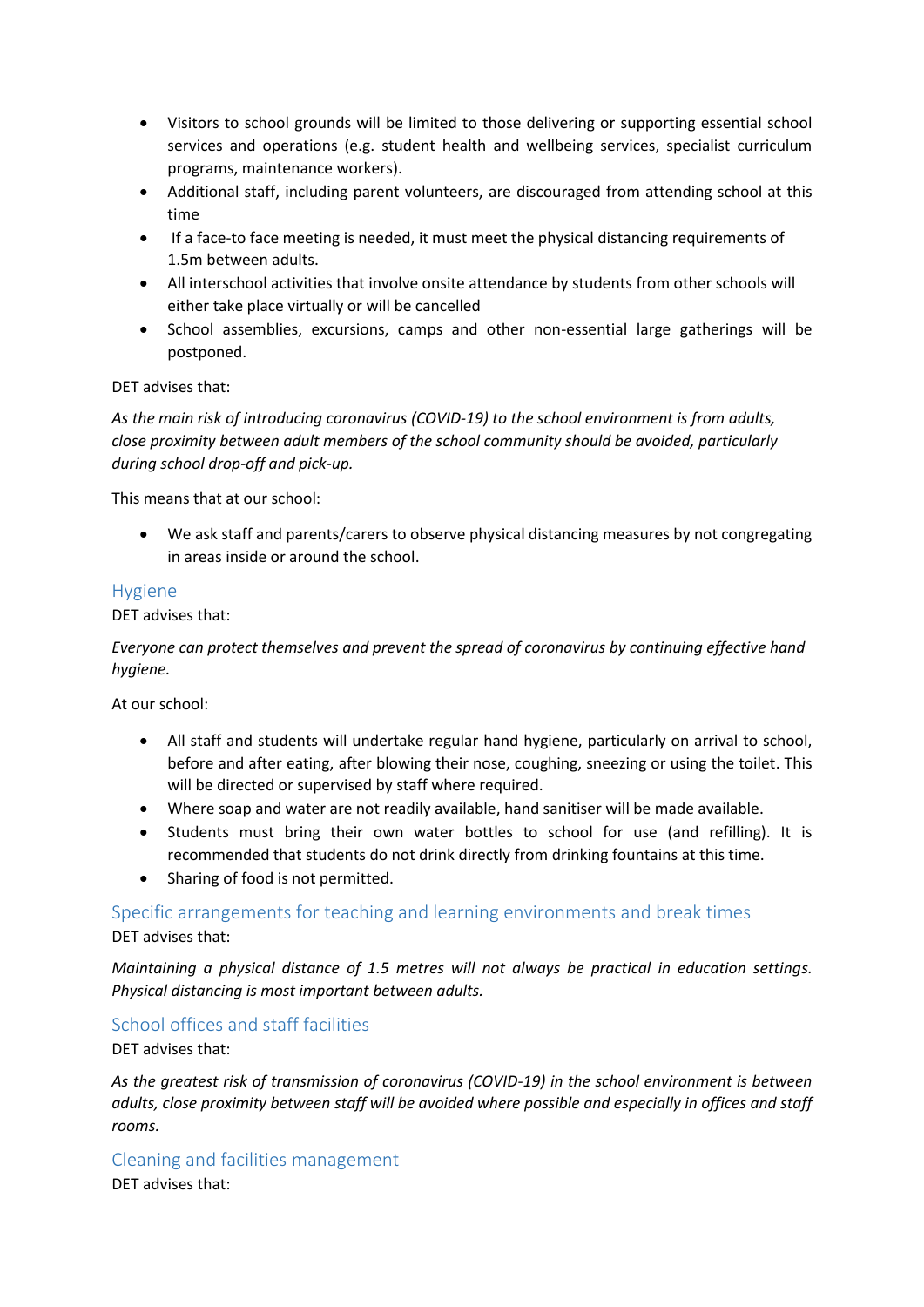*Environmental cleaning, coupled with regular hand hygiene, remains important to reduce the risk of coronavirus (COVID-19) transmission.*

At our school we will:

 Continue extension of routine environmental cleaning, including progressive cleaning throughout the day to ensure that risks of transmission are reduced for high-touch services. See Department information about [Access to cleaning supplies and services.](https://www.education.vic.gov.au/school/teachers/management/infrastructure/Pages/cleaningsupplies.aspx)

#### Sport and recreation

#### DET advises that:

*In line with community advice, reasonable precautions are still advised to reduce the risk of coronavirus (COVID-19) transmission in the context of sport and recreation.*

- Playground equipment can be used. However, students will be directed to practise hand hygiene before and after use.
- Wherever possible, outdoor facilities will be used for physical education and recreational play. Where indoor facilities are used, we will limit the number of students.
- Swimming and aquatic facilities will not be used.
- We will encourage non-contact sports at this time. Hand hygiene will be practised before and after use of any sporting equipment.

## Provision of routine care and first aid

DET advises that:

*Physical distancing is not practical when providing direct care. In this situation standard precautions, including hand hygiene, are important for infection control.*

At our school:

- Standard precautions as per DET [Infectious Diseases](https://www.education.vic.gov.au/school/principals/spag/health/pages/infectiousdiseases.aspx) policy and Moyhu PS First Aid Policy will be followed when providing first aid. For example, we will use gloves and an apron when dealing with blood or body fluids/substances.
- Hand hygiene will be practiced before and after performing routine care or first aid.
- Additional Personal Protective Equipment (PPE), for example face masks, is not required to provide routine care or first aid for students who are well, unless such precautions are usually adopted in the routine care of an individual student.

#### Management of an unwell student or staff member

DET advises that:

*It is important that any staff member or student who becomes unwell while at school returns home. While it is unlikely that a staff member or student who is unwell with flu-like symptoms will have coronavirus (COVID-19) there are some sensible steps schools can take while a student awaits collection by a parent or carer as a precaution.*

This means that at our school:

• Staff and students experiencing compatible symptoms with coronavirus (COVID-19), such as fever, cough or sore throat, will be isolated in an appropriate space with suitable supervision and collected by a parent/carer as soon as possible. Urgent medical attention will be sought where needed. Unwell students will not be permitted to travel home unsupervised.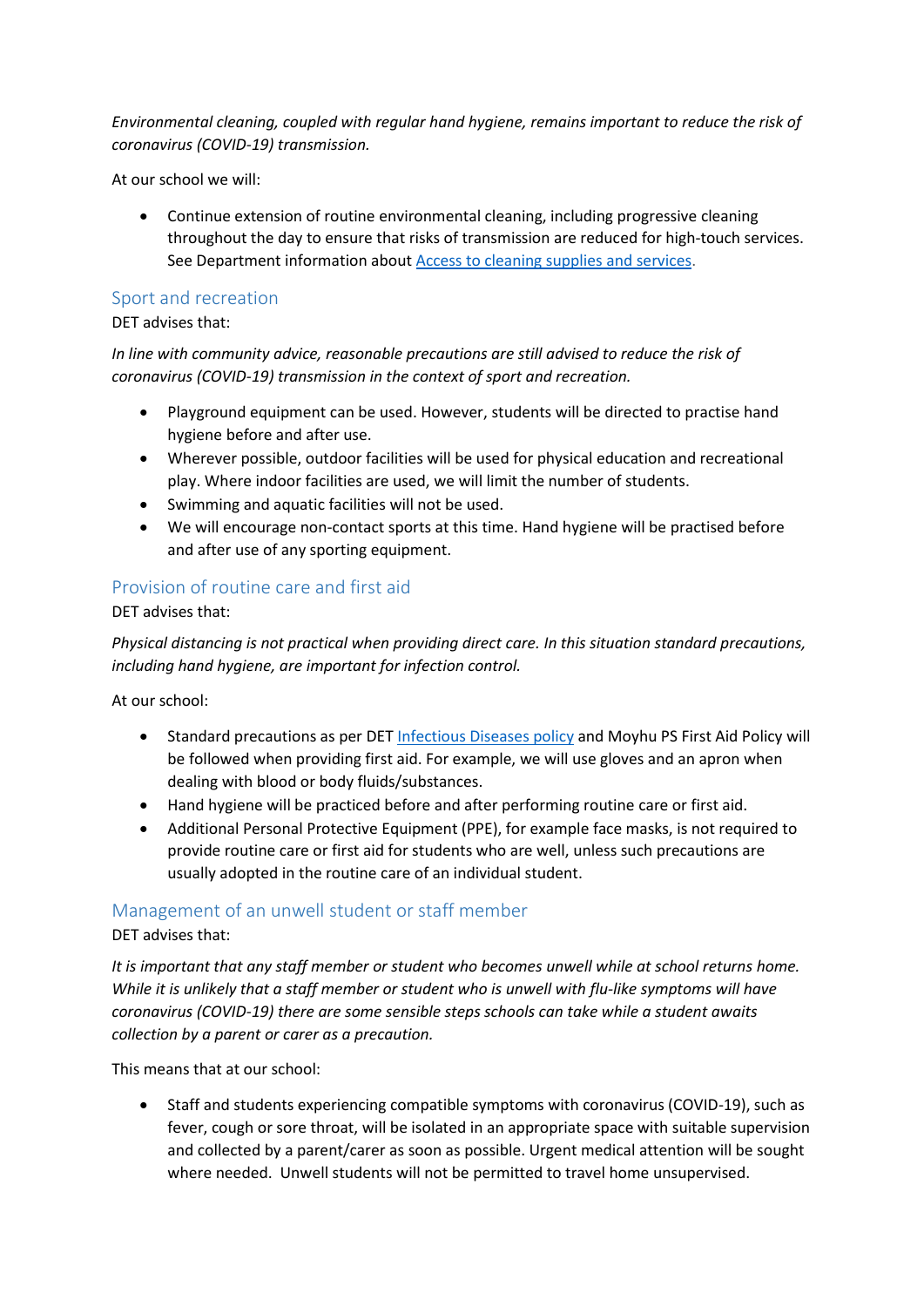- Where staff or students are experiencing compatible symptoms with coronavirus, we will ensure hand hygiene, physical distancing and (where possible) use of a face mask. See DET [guidance for the use of Personal Protective Equipment in education.](https://edugate.eduweb.vic.gov.au/sites/i/_layouts/15/WopiFrame.aspx?sourcedoc=/sites/i/Shared%20Documents/Guidance-for-the-use-of-PPE-in-education-settings.docx&action=default)
- Health care plans, where relevant, should be updated to provide additional advice on monitoring and identification of the unwell child in the context of coronavirus (COVID-19).
- If a staff member is unsure whether a student is unwell in the first instance we will contact the parent/carer to discuss any concerns about the health status of the student, and we will take a precautionary approach, requesting the parent/carer to collect their child if concerns remain. A trained staff member may take the temperature of the student, where appropriate, to support decision-making. Gloves will be worn for the purpose of taking a temperature.
- Staff or students experiencing compatible symptoms with coronavirus (COVID-19) should be encouraged to seek the advice of their healthcare professional who can advise on next steps. A medical certificate is not required to return to school after a period of illness, however staff and students should not return until symptoms resolve.
- If a student spreads droplets (for example by sneezing, coughing or vomiting), surfaces will be immediately cleaned with disinfectant wipes (and using gloves).

## Managing a suspected or confirmed case of COVID-19

*DET has comprehensive procedures in place with the Department of Health and Human Services to manage suspected or confirmed cases of coronavirus (COVID-19) in schools.*

- We will contact the Department of Health and Human Services on 1300 651 160 to discuss what to do next if a student or staff member:
	- o is a confirmed case
	- o has been in close contact with a confirmed case
- We will inform the Department by making a[n IRIS incident alert.](https://www.eduweb.vic.gov.au/iris/ctrESMMain.asp)

DHHS defines 'close contact' as someone who has either:

- had at least 15 minutes of face-to-face contact with a confirmed case of coronavirus (COVID-19)
- shared a closed space for more than two hours with someone who is a confirmed case.

## Further information and resources

- [DET Coronavirus \(COVID-19\) website:](https://education.vic.gov.au/about/department/Pages/coronavirus.aspx)
	- o <https://www.education.vic.gov.au/school/Pages/coronavirus-advice-schools.aspx>
- [DHHS Coronavirus \(COVID-19\) website:](https://www.dhhs.vic.gov.au/coronavirus)
	- o <https://www.dhhs.vic.gov.au/coronavirus>
- **•** [DET Infectious Diseases Policy:](https://www.education.vic.gov.au/school/principals/spag/health/pages/infectiousdiseases.aspx)
	- o [https://www.education.vic.gov.au/school/principals/spag/health/pages/infectiousdi](https://www.education.vic.gov.au/school/principals/spag/health/pages/infectiousdiseases.aspx) [seases.aspx](https://www.education.vic.gov.au/school/principals/spag/health/pages/infectiousdiseases.aspx)
- **[DET Health Care Needs Policy](https://www.education.vic.gov.au/school/principals/spag/health/pages/healthcareneeds.aspx)** 
	- o [https://www.education.vic.gov.au/school/principals/spag/health/pages/healthcaren](https://www.education.vic.gov.au/school/principals/spag/health/pages/healthcareneeds.aspx) [eeds.aspx](https://www.education.vic.gov.au/school/principals/spag/health/pages/healthcareneeds.aspx)
- [Talking to your child about COVID-19:](https://www.education.vic.gov.au/Documents/about/department/covid-19/talking-to-your-child-during-coronavirus.docx)
	- o [https://www.education.vic.gov.au/Documents/about/department/covid-19/talking](https://www.education.vic.gov.au/Documents/about/department/covid-19/talking-to-your-child-during-coronavirus.docx)[to-your-child-during-coronavirus.docx](https://www.education.vic.gov.au/Documents/about/department/covid-19/talking-to-your-child-during-coronavirus.docx)
- Department of Education and Training COVID-19 Advice Line 1800 338 663